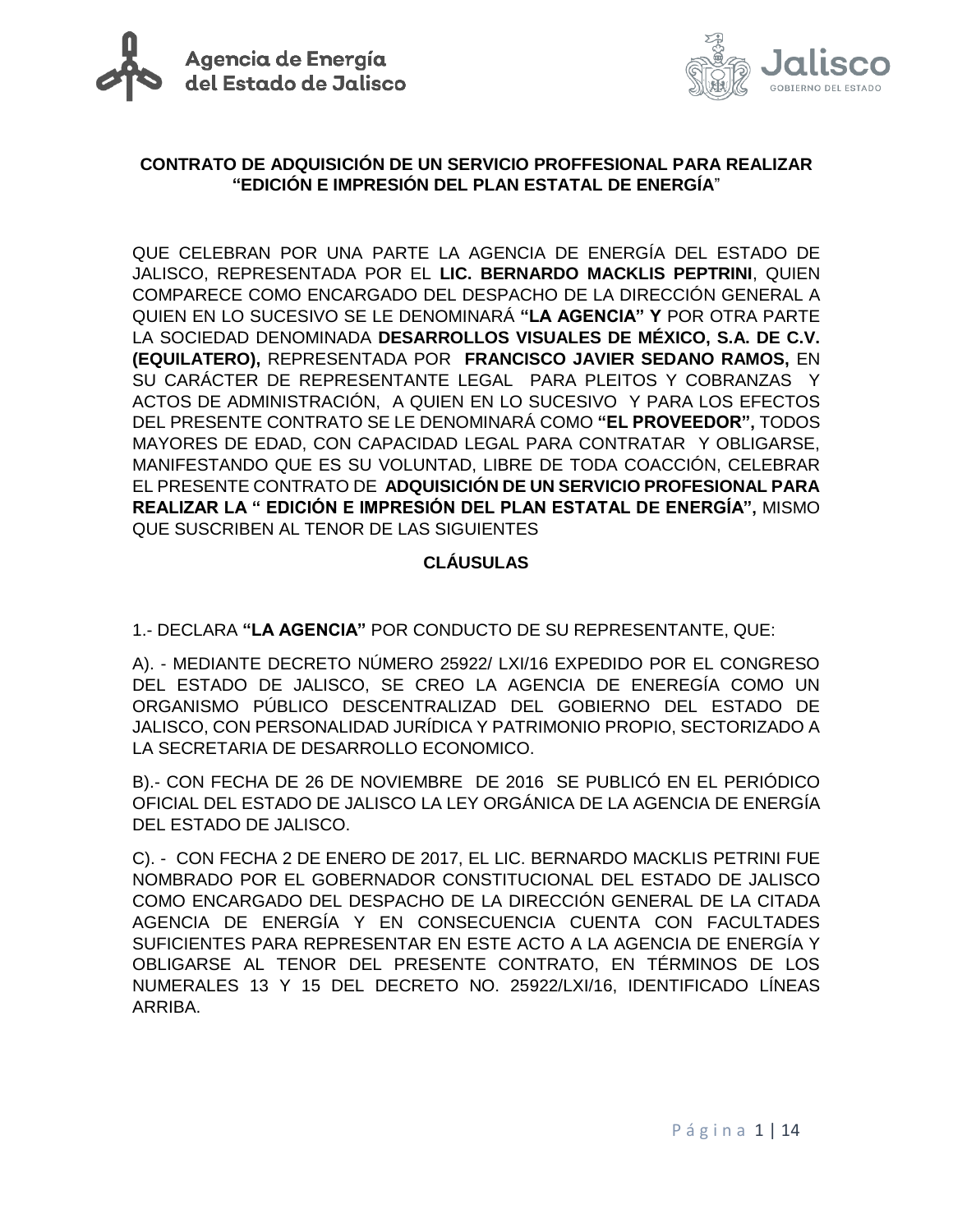



D).- QUE EL PRESENTE CONTRATO FUE ADJUDICADO A TRAVÉS DE LICITACIÓN PÚBLIA LOCAL CON FUNDAMENTO LEGAL EN LO SEÑALADO EN LA LEY DE COMPRAS GUBERNAMENTALES, ENAJENACIONES Y CONTRATACIÓN DE SERVICIOS DEL ESTADO DE JALISCO Y SUS MUNICIPIOS, Y SU RESPECTIVO REGLAMENTO.

E).- LA AGENCIA DE ENERGÍA DEL ESTADO DE JALISCO SE ENCUENTRA REGISTRADA EN EL PATRÓN DEL REGISTRO FEDERAL DE CONTRIBUYENTES DE LA SECRETARIA DE HACIENDA Y CRÉDITO PÚBLICO CON CÉDULA DE **REGISTRO NÚMERO AEE-161127-ML0.**

F).- SEÑALA COMO DOMICILIO, PARA TODO EFECTO DERIVADO DEL PRESENTE INSTRUMENTO, EL UBICADO EN CALLE MANUEL LÓPEZ COTILLA NÚMERO 1505 COLONIA AMERICANA EN ESTA CIUDAD DE GUADALAJARA JALISCO.

G).- EL PRESENTE CONTRATO SE JUSTIFICA EN VIRTUD DE QUE ES NECESARIO QUE SE CONTRATE A LA SOCIEDAD, QUE SE ENCUENTRA CAPACITADA PARA REALIZAR LAS ACTIVIDADES MNCIONADAS EN LA CLÁUSULA PRIMERA DEL PRESENTE CONTRATO.

2.- DECLARA **"EL PROVEEDOR**", POR CONDUCTO DE SU REPRESENTANTE LEGAL, BAJO PROTESTA DE DECIR VERDAD QUE:

A). - ES UNA SOCIEDAD ANÓNIMA, LA CUAL SE ENCUENTRA DEBIDAMENTE CONSTITUIDA DE CONFORMIDAD CON LAS LEYES DE LOS ESTADO UNIDOS MEXICANOS Y CUENTA CON LA CAPACIDAD JURÍDICA PARA CONTRATAR Y OBLIGARSE.

B).- CUENTA CON LA CAPACIDAD JURÍDICA PARA CONTRATAR Y OBLIGARSE A LA EJECCUCIÓN DE LOS SERVICIOS ENUNCIADOS EN LA CLÁUSULA PRIMERA DEL PRESENTE INSTRUMENRTO Y QUE DISPONE DE LA ORGANIZACIÓN Y ELEMENTOS MATERIALES, HUMANOS Y TECNOLÓGICOS SUFICIENTES PARA REALIZARLOS.

C). - CONOCE TODOS LOS DETALLES CONCERNIENTES A LOS SERVICIOS A DESASRROLLAR COMPROMETIÉNDOSE A LA EJECUCIÓN DE ESTE CONTRATO, PONIENDO PARA ELLO TODA SU EXPERIENCIA Y CONOCIMIENTO, APLICANDO LOS PROCEDIMIENTOS MÁS EFICIENTES PARA LA REALIZACIÓN Y CUMPLIMIENTO DE SUS OBLIGACIONES.

D). - SE ENCUENTRA INSCRITO EN EL REGISTRO ESTATAL UNICO DE PROVEEDORES Y CONTRATISTAS DEL GOBIERNO DE JALISCO, CON EL NÚMERO DE REGISTRO **P20320 Y** QUE DICHO REGISTRO SE ENCUENTRA VIGENTE.

E).- QUE SU REGISTRO FEDERAL DE CONTRIBUYENTES ES: **DVM910724M33.**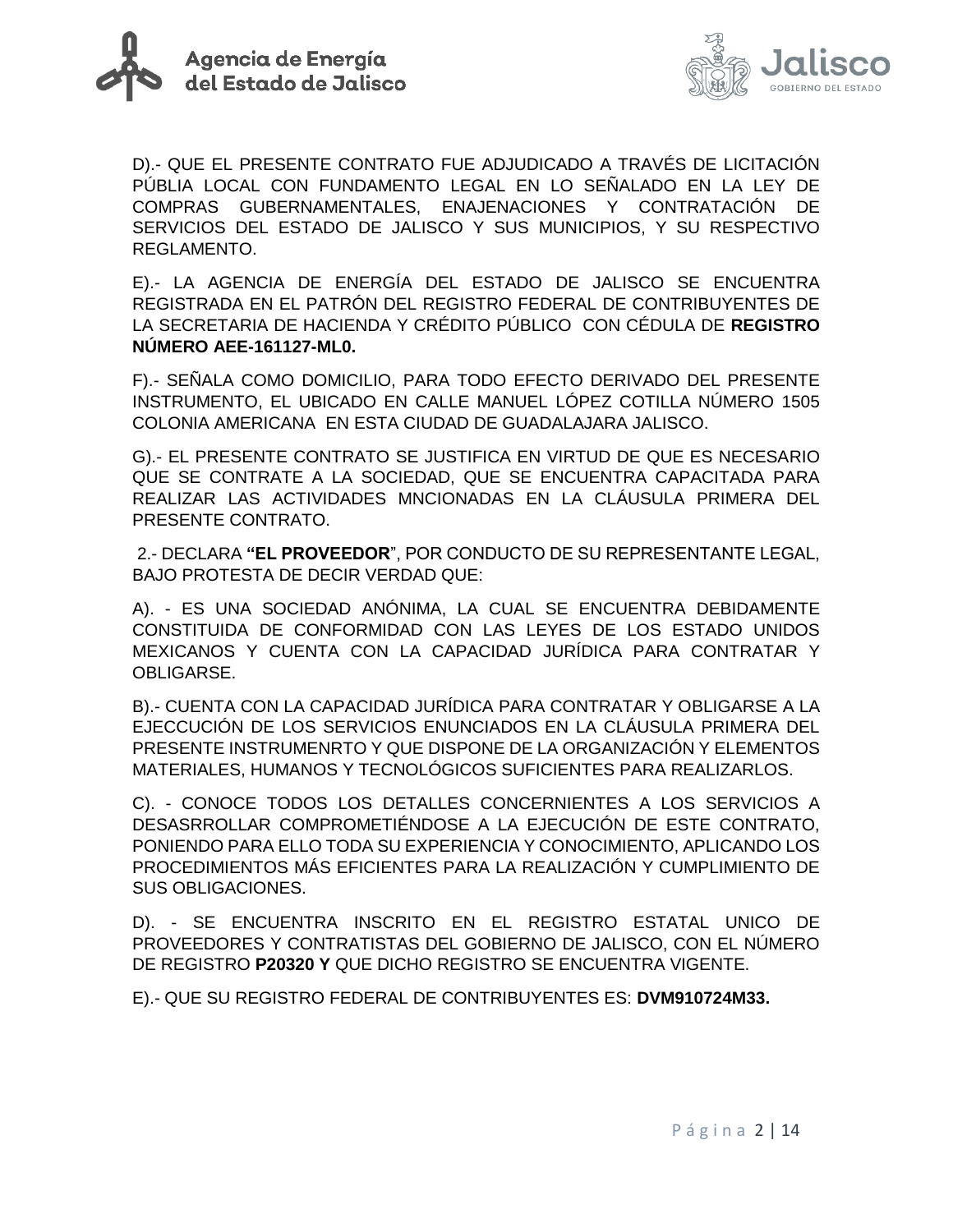



F).- CONOCE TODOS LOS DETALLES CONCERNIENTES A LA PRESTACIÓN DEL SERVICIO A PROVEER, Y EN CONSECUENCIA SE COMPROMETE A LA REALIZACIÓN DE ESTE CONTRATO.

G). - SEÑALA QUE SU DOMICILIO SE ENCUENTRA UBICADO EN MONTEMORELOS # 129 COLONIA RESIDENCIAL LOMA BONITA, CÓDIGO POSTAL 45086 EN ZAPOPAN, JALISCO.

3.- DECLARAN CONJUNTAMENTE **"LAS PARTES",** "Y" **"EL PROVEEDOR"** EN ADELANTE ENUNCIADOS DE MANERA CONJUNTA COMO **"LAS PARTES" QUE**:

A).- SE RECONOCEN MUTUAMENTE A LA PERSONALIDAD CON LA QUE COMPARECEN A LA CELEBRACIÓN DEL PRESENTE CONTRATO Y DECLARAN QUE TIENEN PLENA CAPACIDAD DE EJERCICIO PARA CONTRATAR Y OBLIGARSE EN LOS TÉRMINOS DEL MISMO.

B).- CONOCEN PLENAMENTE EL CONTENIDO Y ALCANCES JURÍDICOS Y ECONÓMICOS DEL CONTRATO DE ADQUISICIÓN DE UN SERVICIO PROFESIONAL PARA REALIZAR LA EDICIÓN E IMPRESIÓN DEL PLAN ESTATAL DE ENERGÍA, A QUE SE REFIEREN LAS DECLARACIONES ANTERIORES.

EN VIRTUD DE LO ANTERIOR, LAS PARTES ACUERDAN CELEBRAR EL PRESENTE CONTRATO DE ADQUISICIÓN DE UN SERVICIO PROFESIONAL PARA REALIZAR LA EDICIÓN E IMPRESIÓN DEL PLAN ESTATAL DE ENERGÍA, DERIVADO DE LA LICITACIÓN PÚBLICA **LPL-002/2019** BAJO EL TENOR DE LAS SIGUIENTES:

#### **CLÁUSULAS**

**PRIMERA. - OBJETO DEL CONTRATO:** EL OBJETO DEL PRESENTE CONTRATO ES LA ADQUISICIÓN DE UN SERVICIO PROFESIONAL PARA REALIZAR "LA EDICIÓN E IMPRESIÓN DEL PLAN ESTATAL DE ENERGÍA". QUE SEÑALAN EN EL ANEXO 1 DEL PRESENTE CONTRATO.

**SEGUNDA.- MONTO DEL CONTRATO:** \$ 150,389.36 (CIENTO CINCUENTA MIL TRESCIENTOS OCHENTA Y NEVE MIL PESOS 36/100 MONEDA NACIONAL).

**TERCERA. - EL PLAZO DE LA EJECUCIÓN:** EL PLAZO DETERMINADO POR **"LAS PARTES"** PARA A ENTREGA DE LAS PERSPECTIVAS Y DESAFÍOS PARA REALIZAR LA EDICIÓN E IMPRESIÓN DEL PLAN ESTATAL DE ENERGÍA, REQUERIDO EN LA CLÁUSULA PRIMERA DE ESTE INSTRUMENTO SERA DE 30 TREINTA DÍAS, POSTERIORES A QUE SEA ENTREGADO EL MATERIAL PARA LA EDICIÓN E IMPRESIÓN.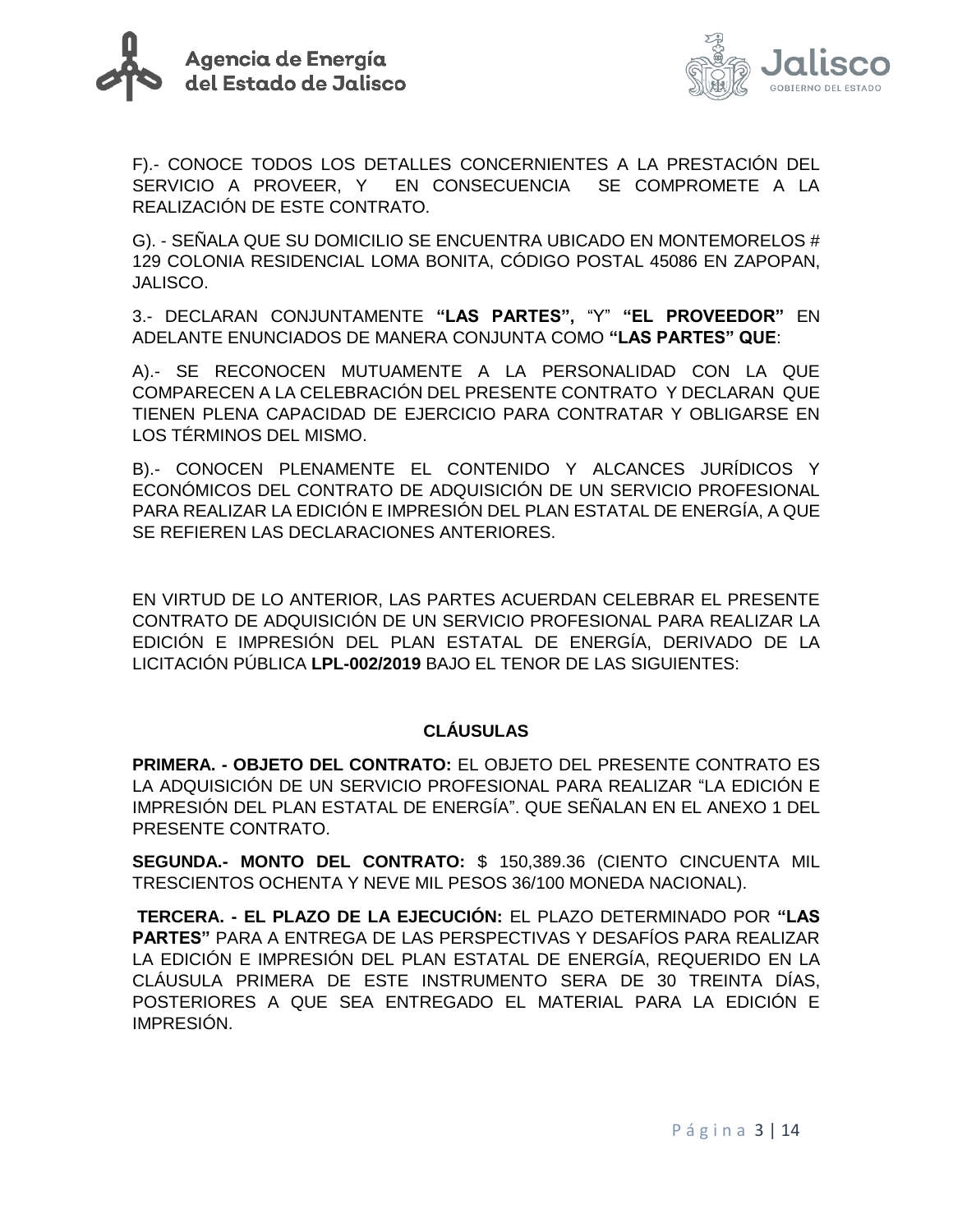



**CUARTA.- NOMBRAMIENTO DEL RESPONSABLE DE "LA AGENCIA**" A EFECTO DE QUE LA ENTREGA DE LA **EDICIÓN E IMPRESIÓN DEL PLAN ESTATAL DE ENERGÍA**; REQUERIDO EN EL PRESENTE INSTRUMENTO SE REALICE EN LOS TERMINOS CONSIGNADOS EN EL MISMO, AL TÉCNICO EN EFICIENCIA ENERGETICA EL MAESTRO VICTOR CERVANNTES VERDIN DE LA AGENCIA DE ENERGIA DEL ESTADO DE JALISCO, QUIEN SUPERVISARÁ LOS SERVICIOS A QUE SE REFIERE EL PRESENTE CONTRATO, QUIEN PODRÁ ACEPTAR Y OBJETAR LAS OBSERVACIONES AL MISMO QUE LLEGARAN A FORMULARSE.

**QUINTA. - PRORROGAS:** SI EN CUALQUIER MOMENTO EN EL CURSO DE LA EJECUCIÓN DEL CONTRATO **"EL PROVEEDOR",** SE ENCONTRARA EN UNA SITUACIÓN QUE LE IMPIDIERA LA OPORTUNA ENTREGA DE LOS BIENES, NOTIFICARA DE INMEDIATO POR ESCRTIO A "LA AGENCIA" LAS CAUSAS DE LA DEMORA Y SU DURACIÓN PROBABLE, DEBIENDO SOLICITAR PRORROGA ANTES DE LOS CINCO DIAS HABILES DEL PLAZO QUE TENGA PARA LA ENTREGA.

**SEXTA. - DE LA FIANZA:** PARA GARANTIZAR EL CUMPLIMIENTO DE LAS OBLIGACIONES Y RESPONSABILIDADES DERIVADAS DE ESTE CONTRATO. NO APLICA EN VIRTUD QUE EL MONTO NO EXCEDE DE LOS \$400.00 (CUATROSCIENTOS MIL PESOS 00/100 MONEDA NACIONAL).

**SEPTIMA. - PAGO DE LOS SERVICIOS:** LA AGENCIA REALIZARÁ EL PAGO EN DOS EXHIBICIONES QUE SERÁN DE LA SIGUIENTE FORMA: PRIMER PAGODEL 50% AL ENTREGAR EL MATERIAL PARA SU IMPRESIÓN E EDICIÓN Y SE LE CUBRIRA EL OTRO 50% AL RECIBIR LA TOTALIDAD DEL SERVICIO.

LOS PAGOS SE EFECTUARÁN EN MONEDA NACIONAL POR TRANSFERENCIA ELECTRONICA, UNA VEZ QUE LOS MUEBLES SEAN ENTREGADOS EN LA UNIDAD DE COMPRAS DE LA AGENCIA, Y SE ENTREGUE LA FACTURA ORIGINAL CORRESPONDIENTE A NOMBRE DE LA AGENCIA DE ENERGÍA DEL ESTADO DE JALISCO CON DOMICILIO EN MANUEL LÓPEZ COTILLA NÚMERO 1505 COLONIA AMERICANA.

**"EL PROVEEDOR"** SERA RESPONSABLE DEL PAGO DE IMPUESTOS A SU CARGO QUE SE GENEREN POR LA CELEBRACIÓN DEL PRESENTE CONTRATO, ASÍ COMO DE ACREDITAR EL PAGO DEL MISMO CON LA DOCUMENTACION CORRESPONDIENTE A **"LA AGENCIA"** CUANDO ESTOS LE SEAN SOLICITADOS DENTRO DE UN PLAZO DE 05 CINCO DIAS HABILES.

**OCTAVA. -** LUGAR Y CONDICIONES DE ENTREGA DE LOS SERVICIOS: LOS RESULTADOS DE LOS SERVICIOS COTRATADOS CONSISTENTES EN **EDICIÓN E IMPRESIÓN DEL PLAN ESTATAL DE ENERGÍA**, DEBERAN ENTREGARSE EN MANUEL LOPEZ COTILLA NUMERO 1505 COLONIA AMERICANA.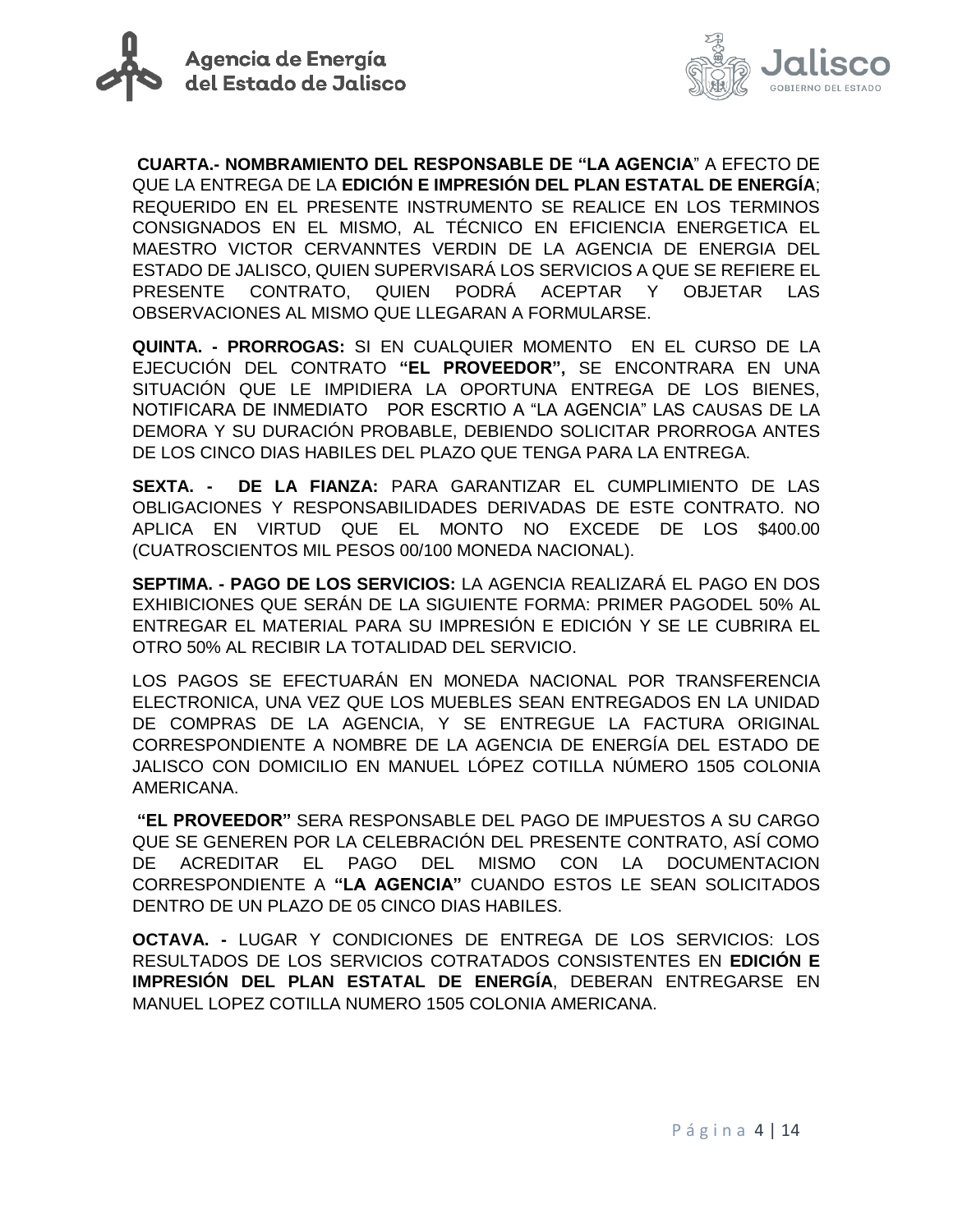



**NOVENA. –EDICIÓN E IMPRESIÓN DEL PLAN ESTATAL DE ENRGÍA**: UNA VEZ QUE LA AGENCIA DE ENERGIA DEL ESTADO DE JALISCO REALICE EL PAGO TOTAL DEL ESTUDIO A **"EL PROVEEDOR",** EL ESTUDIO OBJETO DEL PRESENTE CONTRATO, SERA PROPIEDAD DE LA AGENCIA DE ENERGÍA DEL ESTADO DE JALISCO O DE QUIEN LA PROPIA AGENCIA DETERMINE.

**DECIMA. – PATENTES, MARCAS Y DERECHOS DE AUTOR. "EL PROVEEDOR"**  ASUMIRA LA RESPONSABILIDAD TOTAL PARA EL CASO DE QUE INFRINJA LOS DERECHOS DE TERCEROS SOBRE PATENTES, MARCAS Y DERECHOS DE AUTOR AL SUMINISTRAR LOS BIENES OBJETO DEL PRESENTE CONTRATO.

**DECIMA PRIMERA. - VICIOS OCULTOS:** CUANDO APARECIERAN ERRORES O VICIOS EN LOS SERVICIOS Y TRABAJOS DENTRO DEL AÑO SIGUIENTE A LA FECHA DE SU RECEPCIÓN, ENCARGADO DEL DESPACHO DE LA DIRECCION GENERAL **"LA AGENCIA"** ORDENARA SU CORRECCIÓN O REPOSICIÓN INMEDIATA, LO QUE ARÁ **"EL PROVEEDOR"** SIN TENER DERECHO A RETRIBUCIÓN ALGUNA. SI **"EL PROVEEDOR"** NO ATENDIERE LOS REQUERIMIENTOS EN UN PLAZO NO MAYOR A 10 DIAS HABILES, **"LA AGENCIA"** POR CONDUCTO DE SU ENCARGADO DE DESPACHO DE LA DIRECCION GENERAL PODRÁ, CON CARGO AL **"PROVEEDOR"**  ENCOMENDAR ESTOS SERVICIOS A UN TERCERO O EFECTUARLOS DIRECTAMENTE Y HARA EFECTIVA LA FIANZA OTROGADA PARA TAL EFECTO.

NI LAS LIQUIDACIONES PARCIALES O EL PAGO TOTAL DE LOS SERVICIOS, AUNQUE ESTOS HAYAN SIDO RECIBIDOS Y APROBADOS, EXIME A "**EL PROVEEDOR"** DE LA RESPONSABILIDAD EN QUE PUDIERE INCURRIR POR VICIOS OCULTOS QUE DESPUES RESULTEN Y QUE PROVENGAN POR DEFECTOS EN LA PRESENTACIÓN DE LOS SERVICIOS Y, POR LO TANTO, LA AGENCIA DE ENERGÍA DEL ESTADO DE JALISCO, POR CONDUCTO DE SU DIRECTOR GENERAL, SE RESERVAN EL DERECHO DE RECLAMAR EN CUALQUIER MOMENTO LA INDEMNIZAZCIÓN CORRESPONDIENTE.

**DECIMA SEGUNDA. - CASOS DE RECHAZO Y DEVOLUCIONES:** CUANDO LOS SERVICIOS NO SE HAYAN REALIZADO DE ACUERDO CON LO ESTIPULADO EN ESTE CONTRATO O CONFORME A LAS INSTRUCCIONES DEL DIRECTOR GENERAL DE LA AGENCIA DE ENERGIA DEL ESTADO DE JALISCO, ESTE ORDENARA SU CORRECCIÓN O REPOSICIÓN INMEDIATA, LO CUAL HARA **"EL PROVEEDOR"** POR SU CUENTA SIN QUE TENGA DERECHO DE RETRIBUCIÓN ALGUNA; "EL ENCARGADO DEL DESPACHO DE LA DIRECCION GENERAL" PODRA ORDENAR LA SUSPENSIÓN PARCIAL O TOTAL DE LOS SERVICIOS Y TRABAJOS PENDIENTES EN TANTO NO SE REALICEN DICHAS CORRECCIONES Y SIN QUE LO ANTERIOR SEA MOTIVO PARA AMPLIAR EL PLAZO PARA LA ENTREGA DE LOS TRABAJOS; ASÍ TAMBIEN, SE APLICARAN LAS SANCIONES ESTABLECIDAS POR INCUMPLIMIENTO;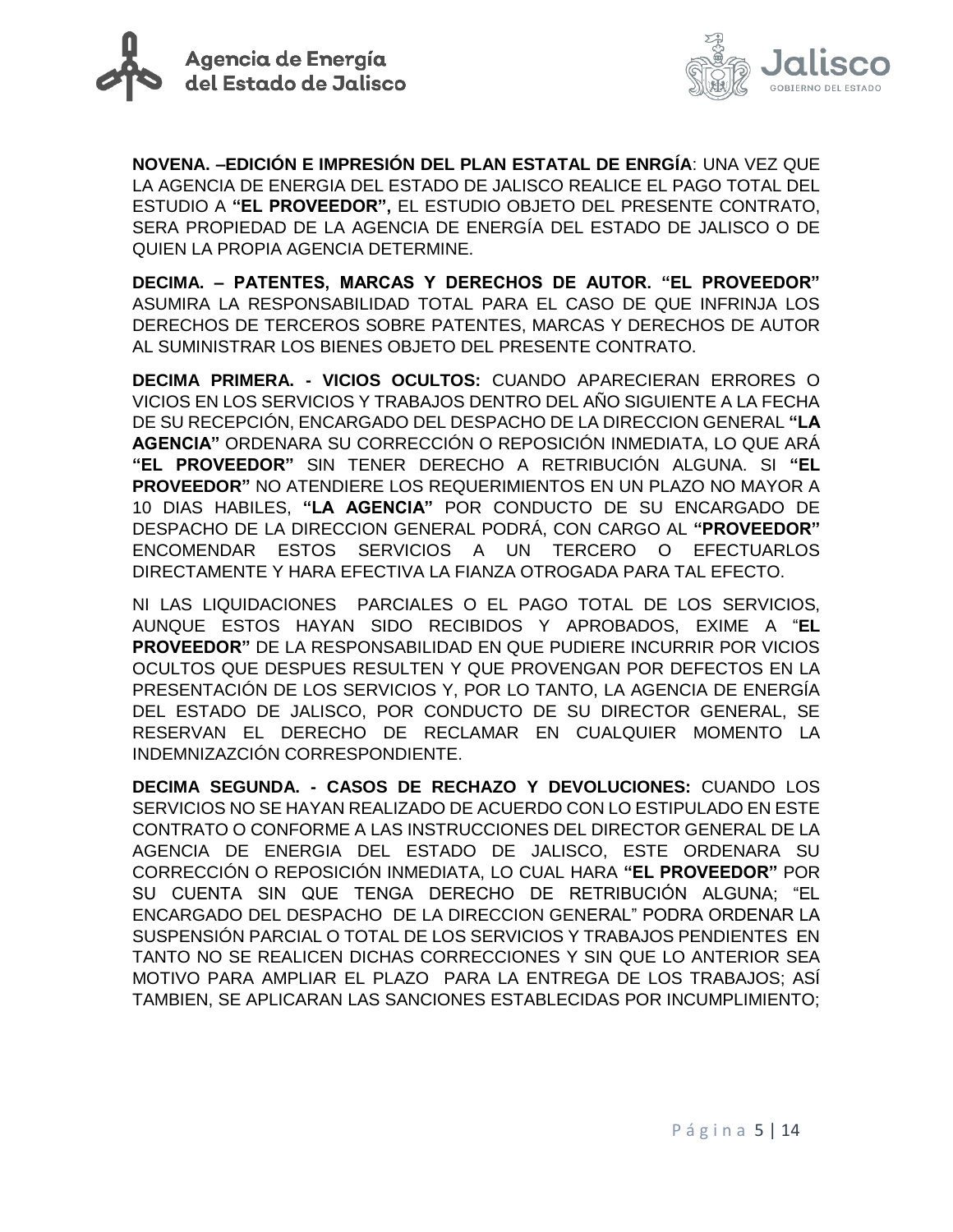



HASTA EN TANTO SEAN ACEPTADOS Y APROBADOS EN LA INSPECCIÓN DE RECEPCIÓN CORRESPONDIENTE.

**DECIMIMO TERCERA. - PENA CONVENCIONAL:** LAS PARTES CONVIENEN QUE, SI **"EL PROVEEDOR"** NO ENTREGA EL SERVICIO CONTRATADADO CONSISTENTE EN ADQUISICIÓN DE ESTACIONES DE TRABAJO PARA OFICINA, OBJETO DEL PRESENTE CONTRATO EN LOS TERMINOS, TIEMPO Y LUGAR CONVENIDOS, O INCUMPLEL CON CUALQUIERA DE LAS CLÁUSULAS DEL PRESENTE CONTRATO SE SANCIONARÁ A **"EL PROVEEDOR"** CONFORME A LA SIGUIENTE TABLA:

| <b>DIAS DE ATRASO (HABILES)</b> | % DE LA SANSION                             |  |  |
|---------------------------------|---------------------------------------------|--|--|
| DE 01 HASTA 05                  | 3%                                          |  |  |
| DE 06 HASTA 10                  | 6%                                          |  |  |
| DE 11 HASTA 30                  | 10%                                         |  |  |
|                                 | DEL 31 EN DELANTE DE RESCIDIR EL CONTRATO A |  |  |
| <b>PODRA</b>                    | <b>CRITERIO</b>                             |  |  |
| DF "LA                          |                                             |  |  |
| <b>AGENCIA"</b>                 |                                             |  |  |

ESTAS PENALIDADES SE HARAN EFECTIVAS DE LA FIANZA, CHEQUE CERTIFICADO, O CHEQUE DE CAJA QUE **"EL PROVEEDOR"** PRESENTARÁ A **"LA AGENCIA"** COMO GARANTÍA DE CUMPLIMIENTO DEL CONTRATO.

DECIMA CUARTA. - **"LA AGENCIA"** PODRA RESCINDIR EL CONTRAT0 EN LOS SIGUIENTES CASOS:

**I)** CUANDO **"EL PROVEEDOR"** NO CUMPLA CON CUALQUIERA DE LAS OBLIGACIONES DEL PEDIDO Y/O CONTRATO.

**II)** CUANDO HUBIESE TRANSCURRIDO EL PLAZO DE PRORROGA QUE EN SU CASO SE LE HAYA OTORGADO **"EL PROVEEDOR"** PARA LA ENTREGA DE LOS BIENES OBJETO DE LA LICITACION Y HUBIESE TRANSCURRIDO EL PLAZO MAXIMO DE LA PENA CONVENCIONAL ESTIPULADA EN LA CLÁUSULA DÉCIMA.

**III)** EN CASO DE ENTREGAR BIENES CON ESPECIFICACIONES DISTINTAS A LAS CONTRATADAS, "LA AGENCIA" CONSIDERARA ESTAS VARIACIONES COMO UN ACTO DOLOSO Y SERA RAZÓN SUFICIENTE PARA LA RESCICIÓN DEL CONTRATO Y LA APLICAICIÓN DE LA GARANTÍA, AUN CUANDO EL INCUMPLIMIENTO SEA PARCIAL E INDEPENDIENTEMENTE DE LOS PROCESOS LEGALES QUE SE ORIGINEN.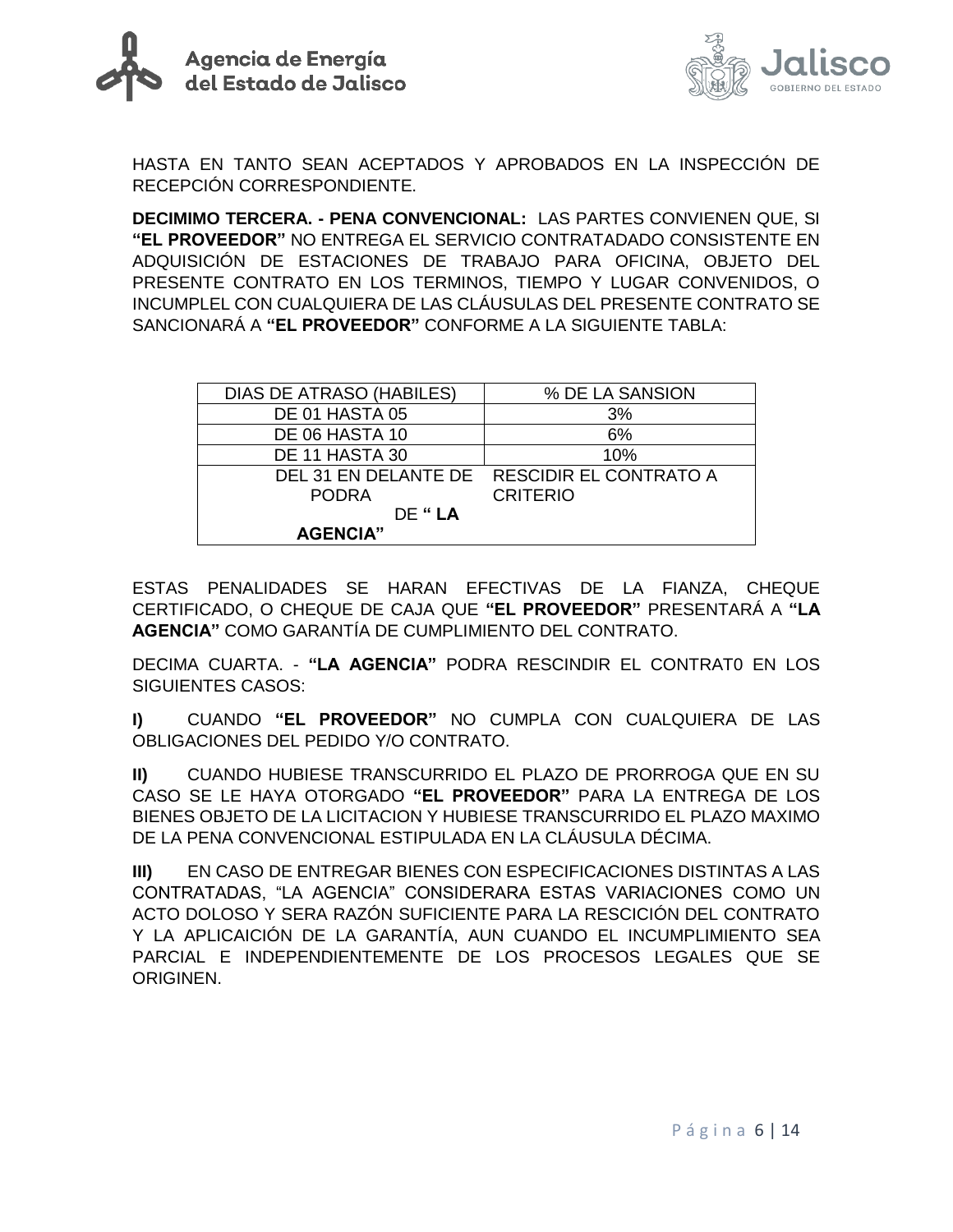



**IV)** EN CASO DE INCUMPLIMIENTO DE **"EL PROVEEDOR",** ESTE DEBERÁ REINTEGRAR LOS ANTICIPOS E INTERESES CORRESPONDIENTES CONFORME A UNA TASA IGUAL A LA APLICADA PARA PRORROGA EN EL PAGO DE CRÉDITOS FISCALES SEGÚN LO ESTABLECE LA LEY DE INGRESOS DE INGRESOS DEL ESTADO DED JALISCO ASI COMO LO ESTABLECIDO EN EL CÓDIGO FISCAL DEL ESTADO DE JALISCO.

**V)** CUANDO **"EL PROVEEDOR"** VARIE O MODIFIQUE EN TODO O EN PARTES LAS CARACTERÍSTICAS DEL SERVICIO OFERTADO.

**VI)** CUANDO **"EL PROVEEDOR"** NO ENTREGUE LOS SERVICIOS CON LAS CARACTERÍSTICAS Y ESPECIFICACIONES SEÑALADAS EN EL CONTRATO.

**VII)** CUANDO **"EL PROVEEDOR"** SE RETRASE EN LA ENTREGA DEL PRODUCTO POR 20 VEINTE DIAS CONSECUTIVOS Y NO HAYA SOLICITADO PRORROGA.

**DECIMA QUINTA. -** PARA EL CASO DE RESCICIÓN DEL CONTRATO, DEBERÁ OBSERVARSE LO ESTABLECIDO EN LOS INCISOS SIGUIENTES:

**I)** SE INICIARÁ A PARTIR DE QUE **"EL PROVEEDOR"** LE SEA COMUNICADO, POR ESCRITO, POR LA **"AGENCIA",** EL INCUMPLIMINETO EN QUE HAYA INCURRIDO, ADJUNTANDO COPIA SIMPLE DE LOS DOCUMENTOS EN QUE CONSTEN DICHOS INCUMPLIMIENTOS, PARA QUE EN UN TÉRMINO DE 5 CINCO DIAS HABILES, CONTADOS A PARTIR DEL DIA SIGUIENTE A LA FECHA EN QUE SEA NOTIFICADO, EXPONGA LO QUE A SU DERECHO CONVENGA Y APORTE, EN SU CASO, LAS PRUEBAS QUE ESTIME PERTINENTES.

**II)** TRANSCURRIDO EL TÉRMINO EN QUE SE REFIERE EL INCISO QUE ANTECEDE**, "LA AGENCIA"** CONTARÁ CON UN PLAZO DE 20 DIAS HABILES PARA DETERMINAR LO CONDUCENTE, CONCIDERANDO LOS ARGUMENTOS Y PRUEBAS QUE HUBIERE HECHO VALER **"EL PROVEEDOR"**

LA DETERMINACIÓN DE DAR O NO POR RESCINDIDO EL CONTRATO, DEBERA SER COMUNICADO A **"EL PROVEEDOR"** DENTRO DE DICHO PLAZO.

**III)** EN CASO DE QUE SE DETERMINE LA RESCISIÓN DEL CONTRATO Y UNA VEZ QUE HAYA SIDO NOTIFICADO **"EL PROVEEDOR", " LA AGENCIA**" PROCEDERÁ A CUANTIFICAR EL IMPORTE DE LA SANCIÓN DERIVADA DE LA RESCICIÓN Y DE LA CUAL SE LE NOTIFICARÁ A **" EL PROVEEEDOR"** PARA QUE DENTRO DE UN TÉRMINO DE CINCO DIAS CONTADOS A PARTIR DEL DIA SIGUIENTE AL QUE SURTA EFECTOS DICHA NOTIFICACIÓN, MANIFIESTE LO QUE A SU INTERÉS CONVINIERA Y APORTE LAS PRUEBAS QUE ESTIMARE CONVENIENTES, UNICAMENTE RESPECTO DE LA CUANTIFICACIÓN DE LA SANCIÓN. UNA VEZ TRANSCURRIDO ESE PLAZO **"LA AGENCIA"** PROCEDERA A NOTIFICAR A **"EL PROVEEDOR"** EL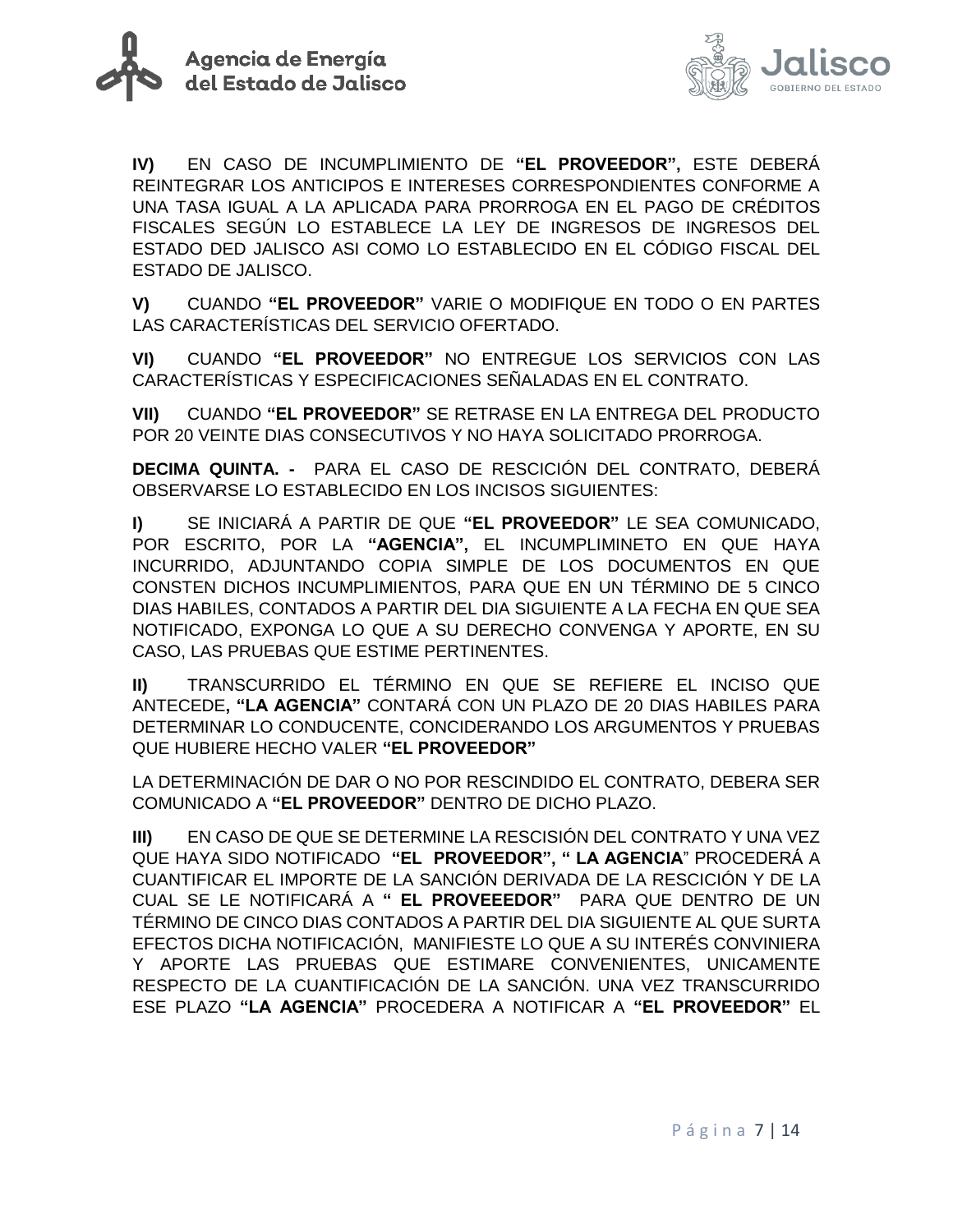



IMPORTE DE LA SANCION QUE DEBERA CUBRIR A "**LA AGENCIA"** DENTRO DE UN PLAZO DE CINCO DIAS HABILES CONTADOS A PARTIR DEL DIA SIGUIENTE EN QUE SURTA EFECTOS DICHA NOTIFICACION Y EN CASO DE QUE TRANSCURRA EL PLAZOZ DE CINCO DIAS HABILES DE PREFERENCIA, SIN QUE 2 EL **"PROVEEDOR"** HAYA RFEALIZADO EL PAGO, SE CONSIDERARA A **"EL PROVEEDOR"** EN MORA PARA TODOS LOS EFECTOS LEGALES A QUE HAYA LUGAR.

EN CASO DE RESCICIÓN DE CONTRATO, LA SANCIÓN QUE DEBERA CUBRIR **"EL PROVEEDOR" A "LA AGENCIA"** SERA POR UNA CANTIDAD EQUIVALENTE AL 10 % B DEL PRECIO DE LOS PRODUCTOS NO ENTREGADOS FINALMENTE, EN VIRTUD DE LA RESCICIÓN.

**DECIMA SEXTA. - TERMINACION ANTICIPADA DEL CONTRATO: "LA AGENCIA"** PODRA RESOLVER LA TERMINACIÓN ANTICIPADA DEL CONTRATO CUANDO CONCURRAN RAZONES DE INTERÉS GENERAL, O BIEN, CUANDO POR CAUSAS JUSTIFICADAS SE EXTINGA LA NECESIDAD DE LOS BIENES CONTRATADOS, Y SE DEMUESTRE QUE, DE CONTINUAR CON EL CUMPLIMIENTO DE LAS OBLIGACIONES PACTADAS, SE OCASIONARÁ ALGUN DAÑO O PERJUICIO AL ESTADO, O DE DETERMINE, POR LA AUTORIDAD COMPETENTE, LA NULIDAD DE LOS ACTOS QUE DIERON ORIGEN AL CONTRATO. EN ESTOS SUPUESTOS SE REEMBOLSARÁ A LA AGENCIA DE ENERGÍA.

**"EL PROVEEDOR"** LOS GASTOS NO RECUPERABLES EN QUE HAYA INCURRIDO, SIEMPRE QUE ESTOS SEAN RAZONABLES, ESTEN DEBIDAMENTE COMPROBADOS Y SE RELACIONES DIRECTAMENTE CON EL CONTRRATO. EN CASO DE DESASCUERDO., EL REEMBOLSO DEL GASTO NO RECUPERABLES PODRÁ SER OBJETO DE LOS MECANISMOS ESTABLECIDOS EN LA "LEY DE COMPRAS GUBERNAMENTALES, ENAJENACIONES Y CONTRATACIÓN DE SEREVICIOS DEL ESTADO DE JALISCO Y SUS MUNICIPIOS".

**DECIMO SEPTIMA. - OBLIGACIONES OBRERO-PATRONALES: "EL PROVEEDOR"** EN SU CARÁCTER INTRINSECO DE PATRÓN DEL PERSONAL QUE OCUPE CON MOTIVOS DEL SUMINISTRON DE LOS SERVICIOS OBJETO DEL PRESENTE CONTRATO, SERA EL UNICO RESPONSABLE DE LAS OBLIGACIONES DERIVADAS DE LAS DISPOSICIONES LEGALES Y DEMAS ORDENAMIENTOS EN MATERIA DE SEGURIDAD SOCIAL SIN QUE POR NINGUN MOTIVO SE CONCIDERE PATRÓN A LA AGENCIA DE ENERGIA DEL ESTADO DE JALISCO.

**DECIMA OCTAVA. - DE LA JURISDICCION Y COMPETENCIA: "LAS PARTES"** MANIFIESTAN QUE PARA SU INTERPRETACIÓN Y CUMPLIMIENTO DEL PRESENTE CONTRATO, ASI COMO PARA RESOLVER TODO AQUELLO QUE NO ESTE PREVIAMENTE ESTIPULADO EN EL MISMO, SE ESTARÁN A LO DISPUESTO A LA LEGISLACION ESTATAL APLICABLE, SOMETIENDOSE EXPRESAMENTE A LA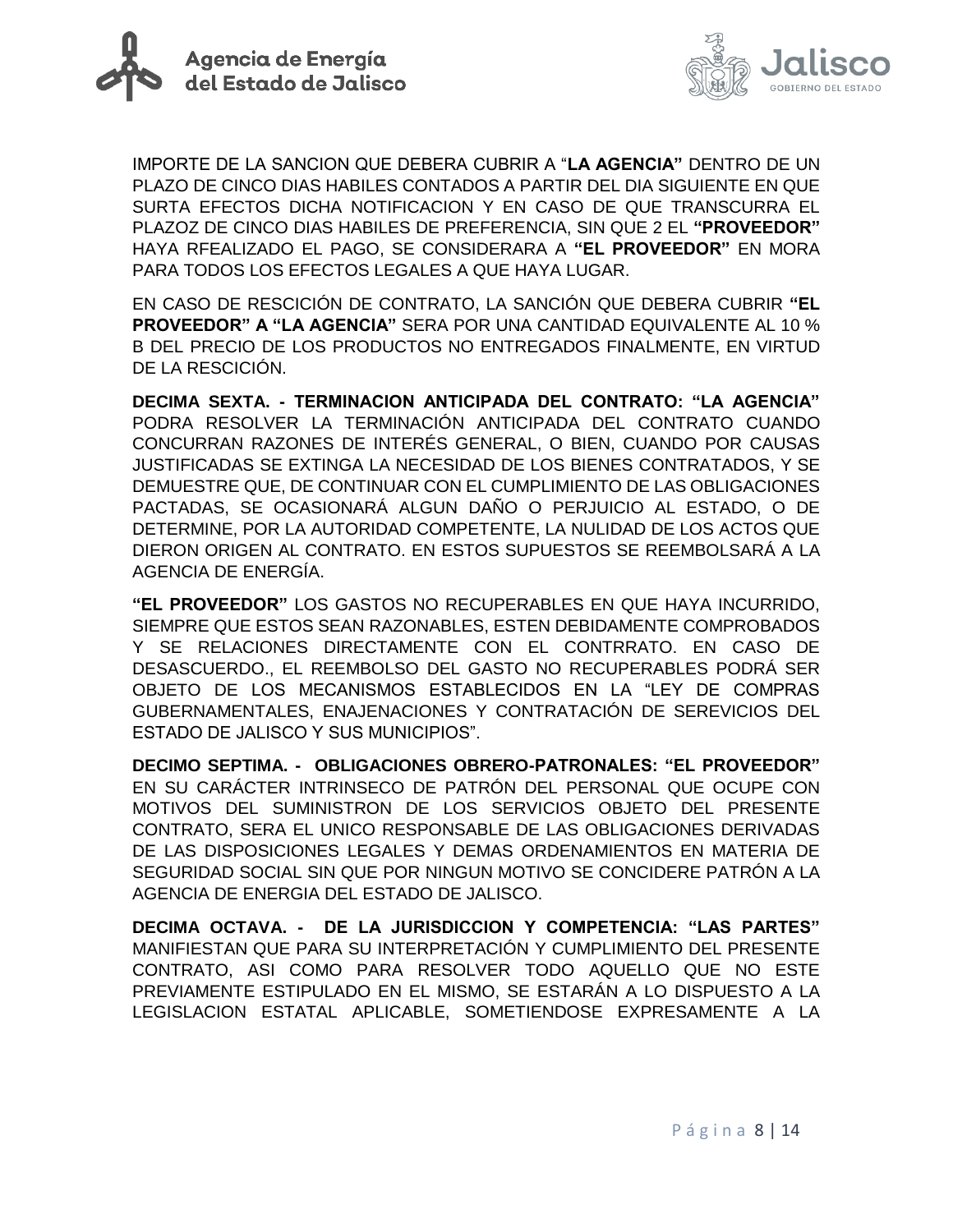



JURISDICCIÓN DE LOS TRIBUNALES DEL ESTADO DE JALISCO, RENUNCIANDO AL FUERO QUE POR RAZÓN DE SU DOMICILIO PRESENTE O FUTUTO LES PUDIERA CORRESPONDER.

LEÍDO QUE FUE EL PRESENTE CONTRATO **"LAS PARTES"** Y ENTERADAS DE SU ALCANCE Y CONTENIDO, MANIFIESTAN QUE EN EL MISMO NO EXISTE ERROR, DOLO, MALA FE O ENRRIQUECIMIENTO ILEGÍTIMO, POR LO CUAL LO FIRMAN DE COMÚN ACUERDO POR DUPLICADO EN GUADALAJARA JALISCO, EL 02 DOS DE SEPTIEMBRE DEL AÑO 2019 DOS MIL DIECINUEVE.

| <b>LICENCIADO BERNARDO MACKLIS</b>   | <b>FRANCISCO JAVIER SEDANO</b> |
|--------------------------------------|--------------------------------|
| <b>PETRINI</b>                       | <b>RAMOS</b>                   |
| <b>ENCARGADO DEL DESPACHO DE LA</b>  | <b>DESARROLLOS VISUALES DE</b> |
| DIRECCIÓN GENERAL DE LA              | MÉXICO, S.A. DE C.V.           |
| <b>AGENCIA DE ENERGÍA DEL ESTADO</b> | (EQUILATERO)                   |
| <b>DE JALISCO</b>                    |                                |

## **ANEXO 1**

#### **CARTA DE REQUERIMIENTOS TÉCNICOS**

## **LICITACIÓN PÚBLICA LOCAL**

#### **LPL 002/2019**

#### **CON CONCURRENCIA DEL "COMITÉ"**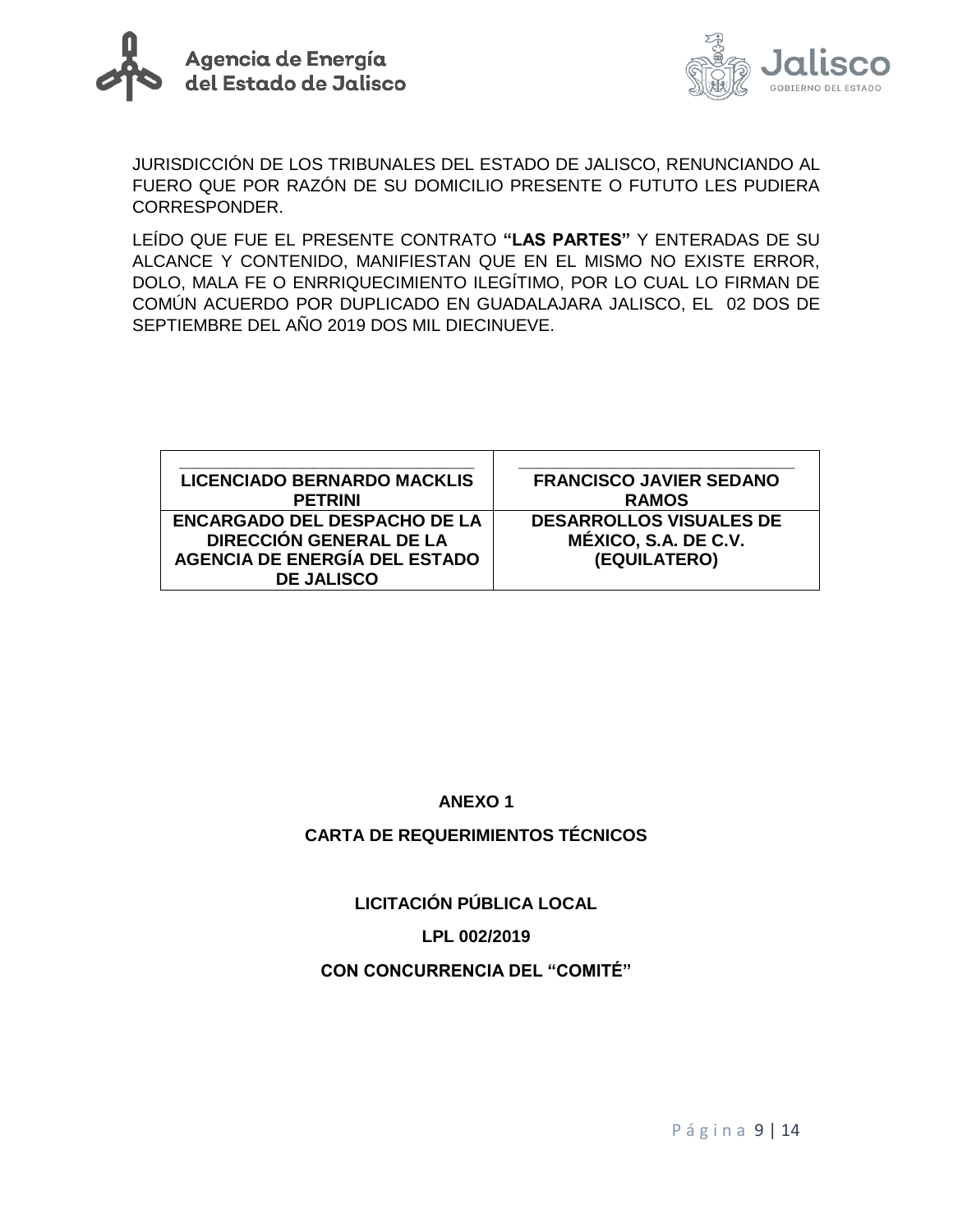



# **ADQUISICIÓN DE UN SERVICIO PROFESIONAL PARA REALIZAR LA ""EDICIÓN E IMPRESIÓN DEL PLAN ESTATAL DE ENERGÍA"".**

#### **ESPECIFICACIONES MÍNIMAS**

**NOTA:** Los servicios objeto de la presente licitación, o bien, de cada partida o concepto de los mismos, serán adjudicados a un solo licitante.

#### **1. DESCRIPCIÓN DE LOS SERVICIOS QUE SE REQUIEREN.**

#### **1.1 ANTECEDENTES**

Con base en las funciones de La Agencia de Energía del Estado de Jalisco, establecidas en el artículo 3 de su decreto de creación, se crea el Plan Estatal de Energía, el cual consiste en un documento cuya valorización técnica fue realizada por el Consejo Consultivo de la Agencia de Energía del Estado de Jalisco, el cual se integra por los sectores gubernamentales, académicos y privados de la entidad. Este documento tiene como objetivo representar algunas de las estrategias, planes y acciones que realizará el estado durante la actual administración.

#### **1.2 JUSTIFICACIÓN**

La Agencia de Energía del Estado de Jalisco, con base en sus funciones establecidas en su decreto de creación (artículo 3°, fracciones I, II, III, IV, VI, XI, XIV, XIX, XXI, XXIV, XXV, XXXI y XXXIII) está facultada para socializar, impulsar y promover entre la implementación de proyectos de energía. En ese sentido, el plan estatal de energía muestra de forma propositiva, técnica e incluyente, las propuestas y programas de la administración actual en materia de energía. Esto con el objetivo de promover la transición energética, al igual que una economía competitiva baja en carbono, un mayor bienestar social incluyente y un aprovechamiento sustentable del medio ambiente en Jalisco.

Para estos fines, resulta de gran relevancia la exposición y promoción de este material, especialmente en sectores estratégicos, donde la distribución del mismo puede impulsar de forma significativa los objetivos que en él se plantean.

#### **1.3 OBJETIVOS**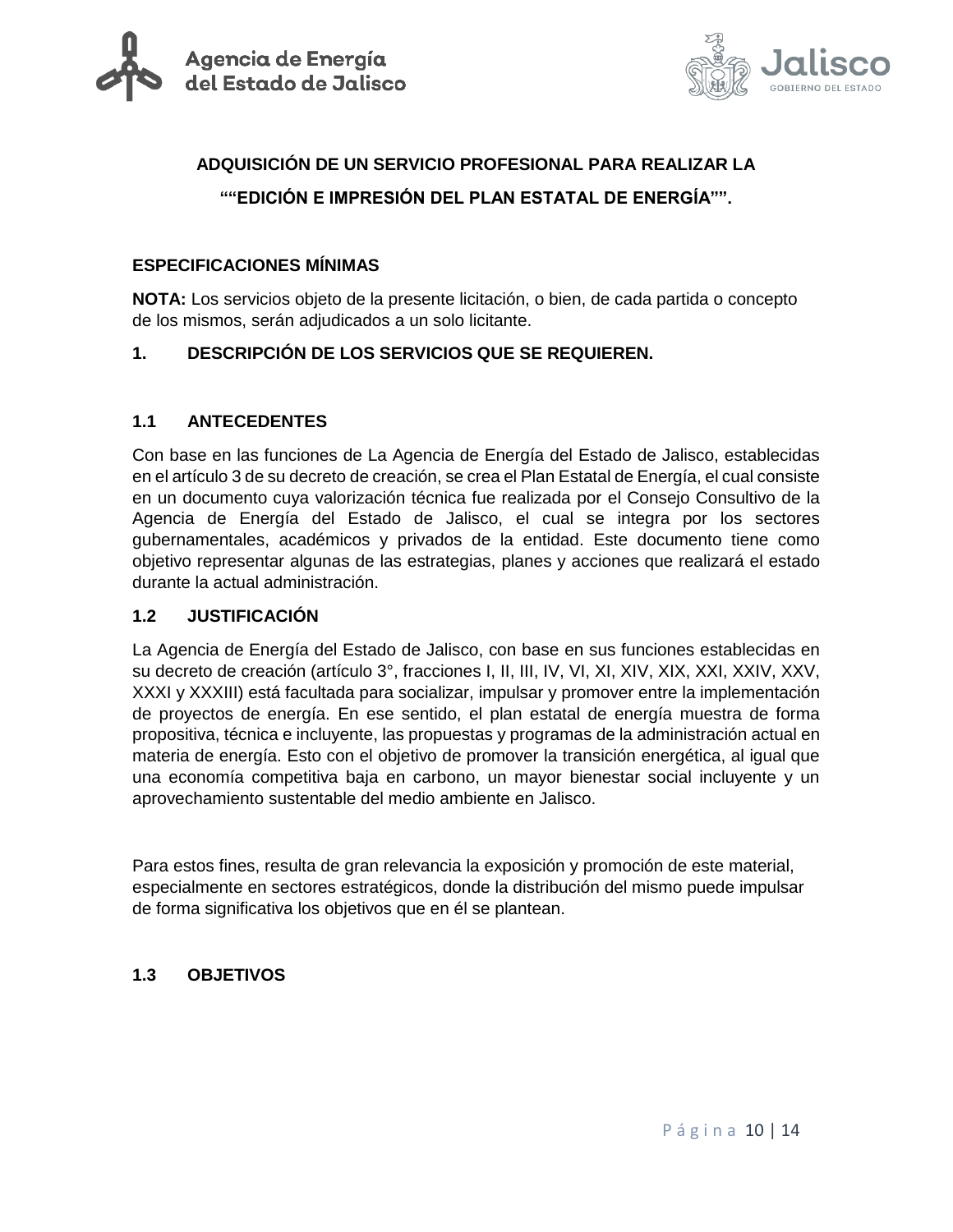



El objeto principal es editar e imprimir el PLAN ESTATAL DE ENERGÍA, el cual consiste en un documento de 90 páginas que integra los 4 ejes integrales para el desarrollo de energético de Jalisco:

- Eficiencia Energética
- Energía Eléctrica
- Combustibles Gaseosos
- Combustibles Líquidos

#### **1.4 REQUERIMIENTOS**

El proveedor deberá entregar lo siguiente:

- Edición del PLAN ESTATAL DE ENERGÍA
- Revisión orto tipográfica y de estilo del PLAN ESTATAL DE ENERGÍA
- Diagramación del PLAN ESTATAL DE ENERGÍA
- Impresión 800 ejemplares del PLAN ESTATAL DE ENERGÍA

## **1.5 PRODUCTOS O DOCUMENTOS ESPERADOS Y SU FORMA DE PRESENTACIÓN**

• Documento digital del PLAN ESTATAL DE ENERGÍA con la edición, diagramación y revisión orto tipográfica y de estilo realizada.

• 800 ejemplares del PLAN ESTATAL DE ENERGÍA.

## **ANEXO 1**

## **CARTA DE REQUERIMIENTOS TÉCNICOS**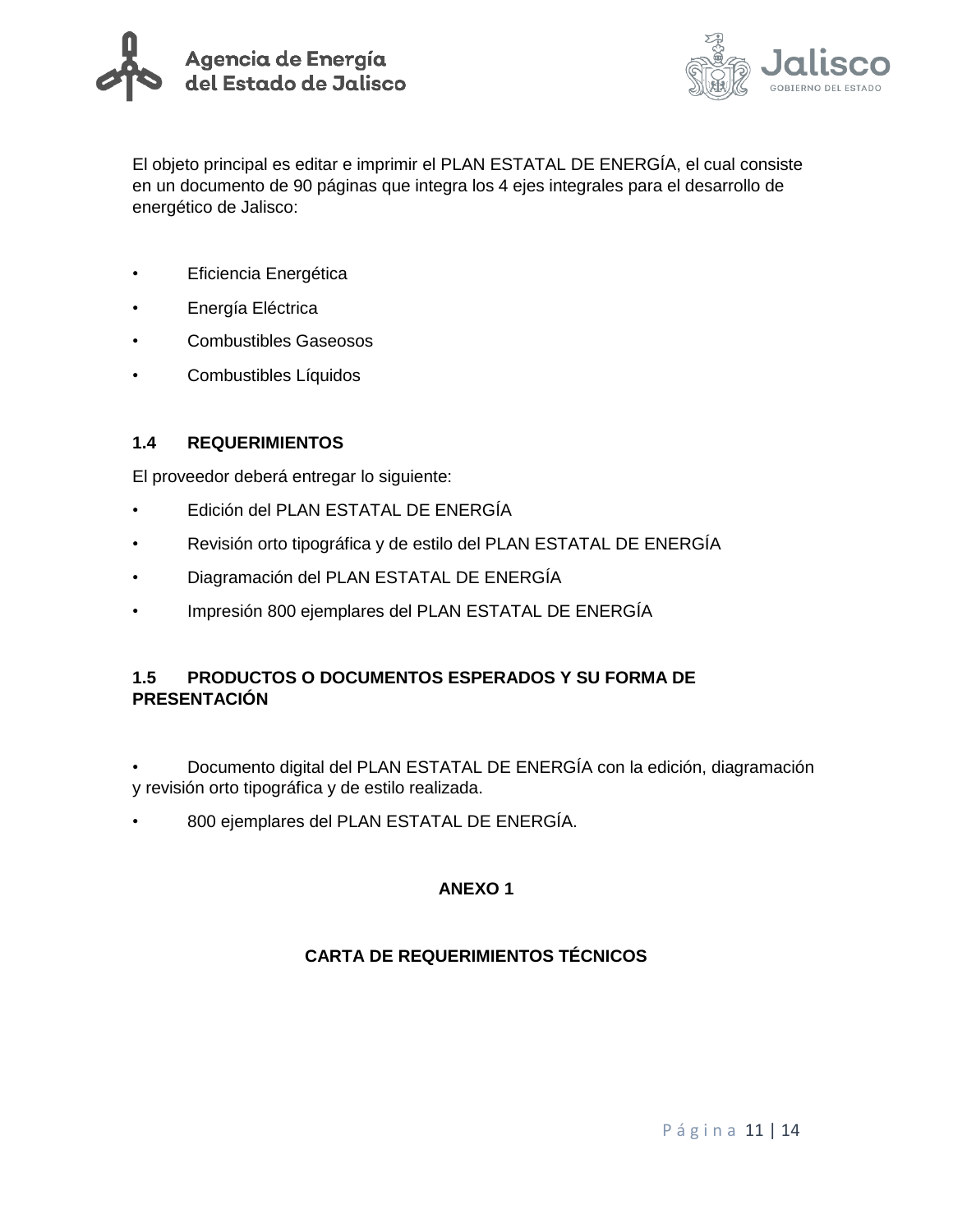



#### **LICITACIÓN PÚBLICA LOCAL**

## **LPL 002/2019**

## **CON CONCURRENCIA DEL "COMITÉ"**

# **ADQUISICIÓN DE UN SERVICIO PROFESIONAL PARA REALIZAR LA ""EDICIÓN E IMPRESIÓN DEL PLAN ESTATAL DE ENERGÍA"".**

## **ESPECIFICACIONES MÍNIMAS**

NOTA: Los servicios objeto de la presente licitación, o bien, de cada partida o concepto de los mismos, serán adjudicados a un solo licitante.

## **1. DESCRIPCIÓN DE LOS SERVICIOS QUE SE REQUIEREN.**

## **1.1 ANTECEDENTES**

Con base en las funciones de La Agencia de Energía del Estado de Jalisco, establecidas en el artículo 3 de su decreto de creación, se crea el Plan Estatal de Energía, el cual consiste en un documento cuya valorización técnica fue realizada por el Consejo Consultivo de la Agencia de Energía del Estado de Jalisco, el cual se integra por los sectores gubernamentales, académicos y privados de la entidad. Este documento tiene como objetivo representar algunas de las estrategias, planes y acciones que realizará el estado durante la actual administración.

#### **1.2 JUSTIFICACIÓN**

La Agencia de Energía del Estado de Jalisco, con base en sus funciones establecidas en su decreto de creación (artículo 3°, fracciones I, II, III, IV, VI, XI, XIV, XIX, XXI, XXIV, XXV, XXXI y XXXIII) está facultada para socializar, impulsar y promover entre la implementación de proyectos de energía. En ese sentido, el plan estatal de energía muestra de forma propositiva, técnica e incluyente, las propuestas y programas de la administración actual en materia de energía. Esto con el objetivo de promover la transición energética, al igual que una economía competitiva baja en carbono, un mayor bienestar social incluyente y un aprovechamiento sustentable del medio ambiente en Jalisco.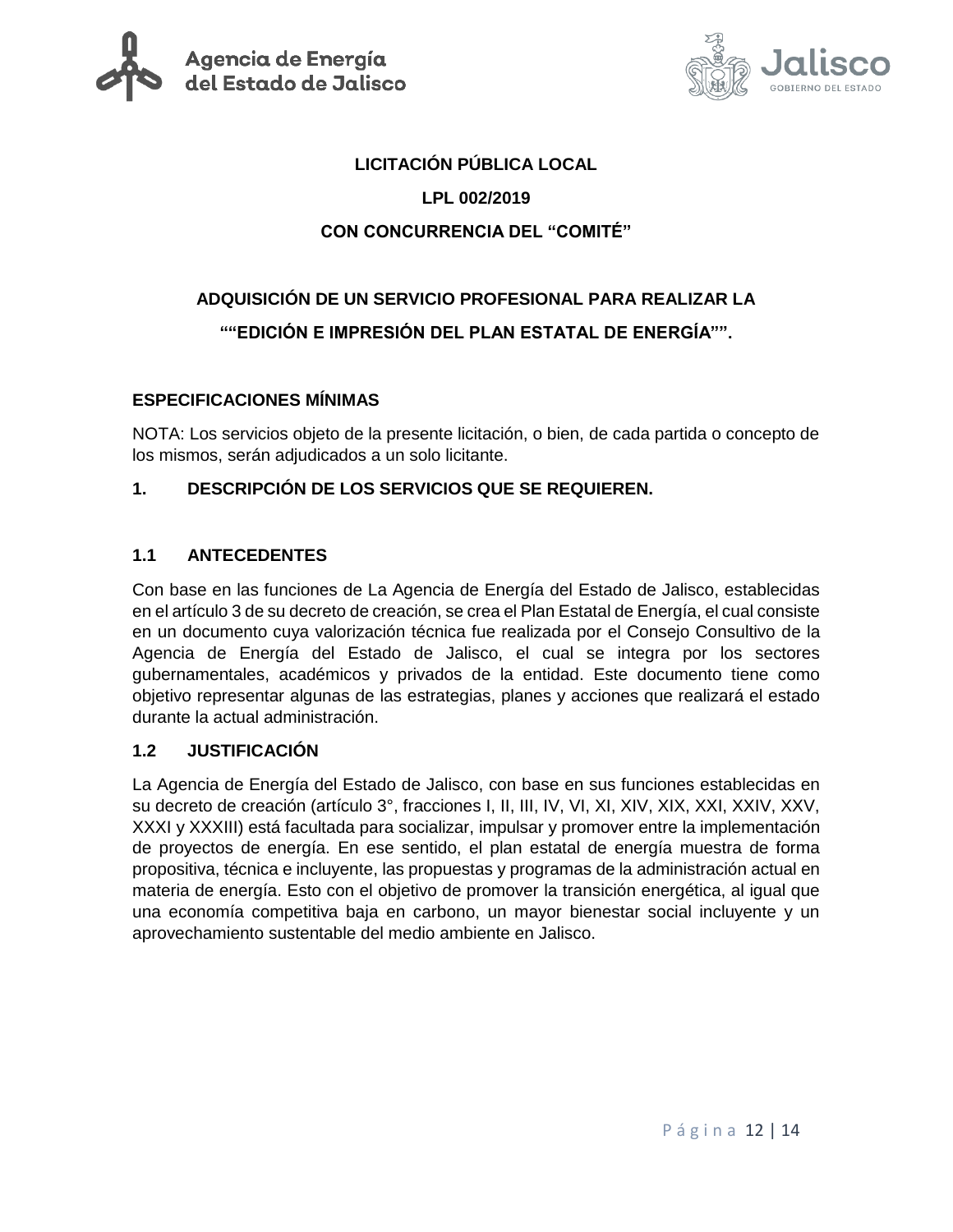



Para estos fines, resulta de gran relevancia la exposición y promoción de este material, especialmente en sectores estratégicos, donde la distribución del mismo puede impulsar de forma significativa los objetivos que en él se plantean.

## **1.3 OBJETIVOS**

El objeto principal es editar e imprimir el PLAN ESTATAL DE ENERGÍA, el cual consiste en un documento de 90 páginas que integra los 4 ejes integrales para el desarrollo de energético de Jalisco:

- Eficiencia Energética
- Energía Eléctrica
- Combustibles Gaseosos
- Combustibles Líquidos

#### **1.4 REQUERIMIENTOS**

El proveedor deberá entregar lo siguiente:

- Edición del PLAN ESTATAL DE ENERGÍA
- Revisión orto tipográfica y de estilo del PLAN ESTATAL DE ENERGÍA
- Diagramación del PLAN ESTATAL DE ENERGÍA
- Impresión 800 ejemplares del PLAN ESTATAL DE ENERGÍA

## **1.5 PRODUCTOS O DOCUMENTOS ESPERADOS Y SU FORMA DE PRESENTACIÓN**

- Documento digital del PLAN ESTATAL DE ENERGÍA con la edición, diagramación y revisión orto tipográfica y de estilo realizada.
- 800 ejemplares del PLAN ESTATAL DE ENERGÍA.